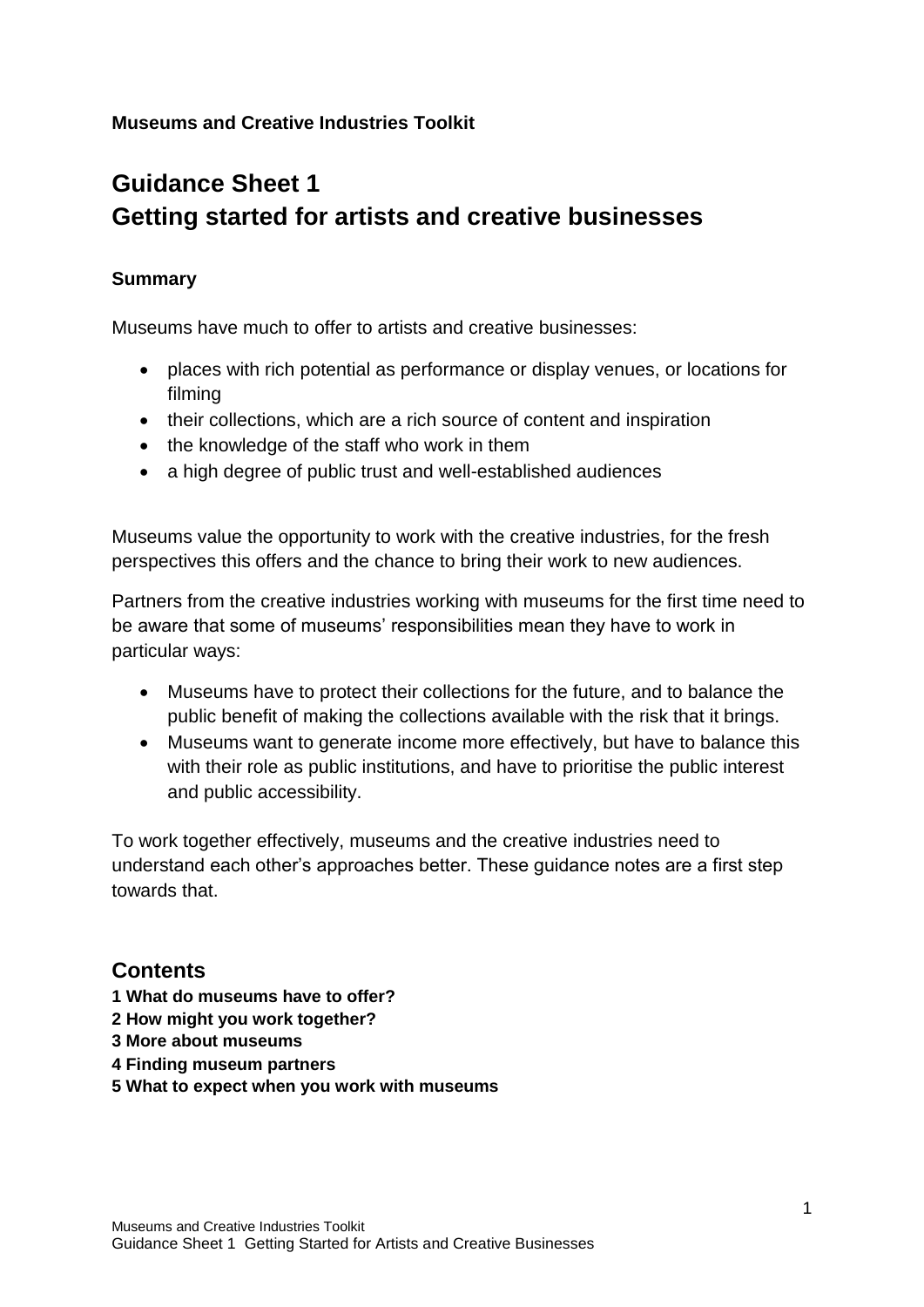## **1 What do museums have to offer?**

**Special places** There are more than 40 museums in Northern Ireland, and together they look after notable buildings. They preserve important houses, simple farm buildings and historic sites from courthouses and gaols to castles and railways. Some more recent museum buildings showcase the best of contemporary architecture. For film and TV companies looking for locations, and for performing arts organisations looking for new venues, museums offer unrivalled possibilities.

**Special things** Museums exist to bring people and collections together. They enable people to experience real things that are evidence of the past, to enjoy works of art, and to understand science and nature at first hand. Museums are always looking for new ways to use their collections, to enable more people to enjoy them, and to unlock more of their potential. Creative businesses from digital-media developers to musicians and makers can help to bring collections to new audiences, while growing their own businesses. Museum collections can be sources of inspiration for designers, artists, makers and other creative professionals.

**Special knowledge** People who work in museums have expert knowledge about the subjects they cover. They can tell stories which bring even the most unpromising-looking collections to life, and their expert knowledge adds depth and makes audiences think twice about subjects they thought they knew. Anyone who has ever had the pleasure of hearing museum curators talk in person about the collections they care for knows that there is a special magic in their expert knowledge. But too often much of that knowledge remains locked away and most museum users only get small glimpses of the richness of museums' expertise. Creative businesses could unlock that knowledge for broader audiences, through apps, e-learning resources, new kinds of publications, and broadcast media, creating new products for new markets and helping museums to realise the potential of their knowledge.

**Special relationships** The best museums have a special role at the heart of their local areas. Research shows that museums enjoy exceptionally high levels of public trust. For creative businesses, the opportunity to showcase work in a museum or to work together on a product or public programme, can bring your work to new audiences and give it a stronger resonance.

# **2 How might you work together?**

**Museums as clients** Many creative businesses have worked for museum clients, contributing to displays, their marketing and their digital offer. However, some museums still have fairly traditional ideas about how to interpret their collections and engage with audiences. If you can offer solutions to museum problems within the constraints museums face, there are rich opportunities to grow your business in museums.

**Museums as service providers** Museums hold historic, artistic and scientific collections, which could offer inspiration for your work or designs to licence for your products. They look after special places, which have potential as film locations, or performing arts venues. The people who work in them are experts in subjects ranging from dinosaurs to William Scott from linen to DNA, as well as in the history of Northern Ireland. Many of these resources are still under-utilised as museums are just beginning to realise their commercial potential.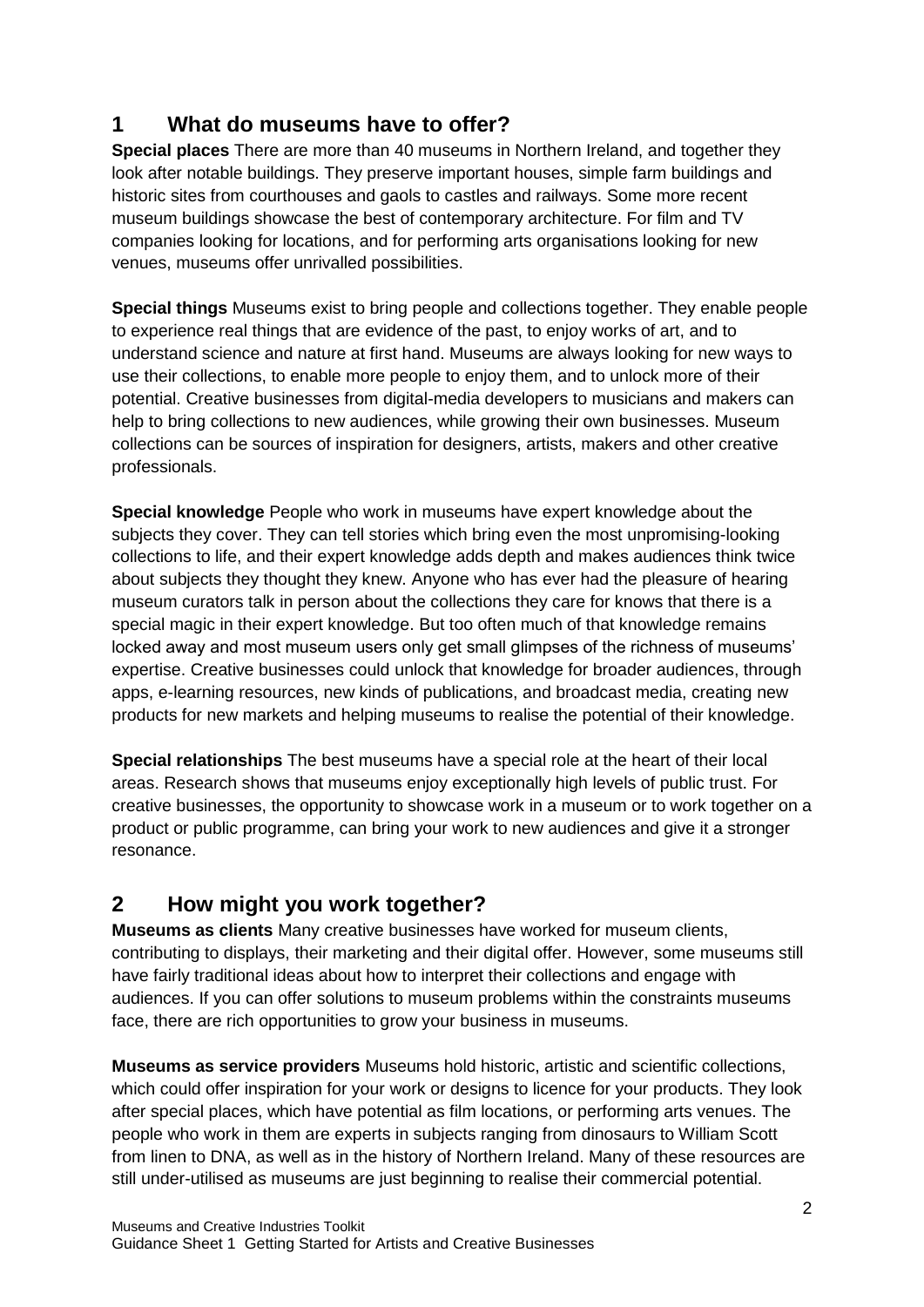**Museums as collaborators** While museums and the creative industries have traditionally worked together as clients and service-providers, there is potential for new kinds of collaboration. Museums are rich sources of ideas and inspiration; they look after fabulous places and have knowledgeable staff. They have ready-made communities of users who can offer you new audiences and an outlet for your work. Working together could generate commercial and creative opportunities. In addition, there may be opportunities to apply for funding to work together to develop a programme or product, drawing on your specialist skills and museums' special resources. Guidance Sheet 3 in this series has more information about funding opportunities.

Licensing and product development offer other opportunities for mutually beneficial collaboration: there is scope for developing commercial ranges based on museum collections, and museum shops offer potential outlets for smaller-scale producers. Guidance Sheets 3 and 4 offer more advice on how to develop successful partnerships.

#### **3 More about museums**

According to the official definition 'Museums enable people to explore collections for inspiration, learning and enjoyment. They are institutions that collect, safeguard and make accessible artefacts and specimens, which they hold in trust for society.' This means that their role is to bring people and collections together. Keeping collections safe and preserving them for the future is a core part of their work, but is not enough on its own – they also have to ensure that their collections are used and enjoyed.

The museum sector in Northern Ireland has 42 museums currently recognised under the Museum Accreditation Scheme, the UK standard for museums. All Accredited museums have to be public, not-for-profit institutions, and in Northern Ireland the sector comprises:

- National Museums Northern Ireland (NMNI), which are directly funded by government, through the Department of Culture, Arts and Leisure
- Local museums, comprising those run by local government and a range of independent and voluntary-run museums (mostly constituted as charities)

The Northern Ireland Museums Council is the umbrella body for the local museums, and its website provides details on all museums in Northern Ireland.

People in the museum sector draw a distinction between museums and similar organisations, such as art galleries, historic buildings and heritage sites. For the sector, the distinction is that a museum has a *permanent collection* which it makes publicly available and cares for very long term. Some art galleries and historic buildings also care for collections, in which case they can apply to become an Accredited museum, but others do not. Much of the advice in these guidance sheets applies equally to the broader sector, but some of it applies particularly to organisations with responsibility for managing public collections.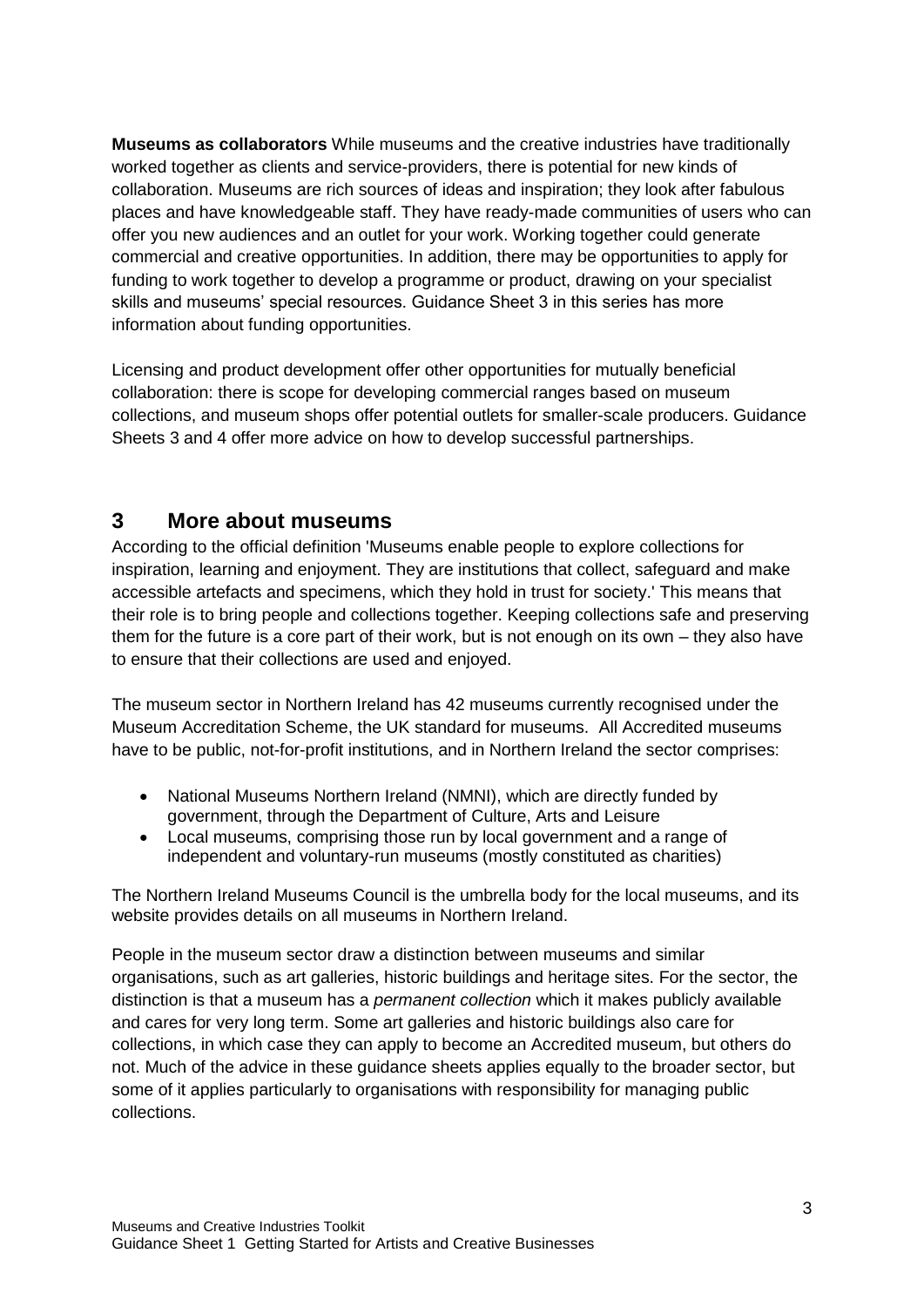## **4 Finding museum partners**

The Northern Ireland Museums Council represents non-national museums and its website is the best starting point for finding museums in Northern Ireland: [http://www.nimc.co.uk/find-a](http://www.nimc.co.uk/find-a-museum/)[museum/](http://www.nimc.co.uk/find-a-museum/)

The largest collections in Northern Ireland are those in the national museums. You can search their collections online:<http://nmni.com/Home/Online-Collections/>

To find museums with particular kinds of collections, some UK-wide listings can be useful:

- Cornucopia is a database listing museums and their collections and allows searching by collection type and postcode. Please be aware, however, that the database is far from complete and searches do not return comprehensive lists, but it can be a useful starting point if you want to find collections of a particular kind: [www.cornucopia.org.uk](http://www.cornucopia.org.uk/)
- Culture Grid offers an alternative way of searching museum collections and its data can be re-used within other sites: [www.culturegrid.org.uk](http://www.culturegrid.org.uk/)
- Culture 24 is a listings site for museums that includes news and reviews and is a good place to look for inspiration and a more informal insight into the work of museums:<http://www.culture24.org.uk/home>

### **5 What to expect when you work with museums**

Museums are already working with the creative industries in a range of ways to bring their collections to wider audiences and to help people engage with them. Recent research for NIMC showed that while at the moment museums are most likely to be working with artists or people working in the areas of craft and design, they are increasingly interested in broadening out their work into the other areas of the creative industries.

Museums recognise the role that artists and creative businesses can play in increasing the use of their collections and helping more people to access and enjoy them. Museums that have already worked with the creative industries have all found the experience a positive one and something they would do again. One thing that museums value in particular from these collaborations and partnerships are the different perspectives they can produce, and the creativity it can bring out in people working in museums. These collaborations can also bring important skills sets into the museums that staff don't possess, but can learn from.

However, museums may not have a deep understanding of the different areas of the creative industries, and how businesses and individuals operate. They may be unsure about how to approach businesses or how to initiate work.

There are also some aspects of the way museums work that it may be useful to know about. Museums have some particular concerns that it can be helpful to try to understand, or at least acknowledge, before you start to work together, so you can find ways of overcoming them.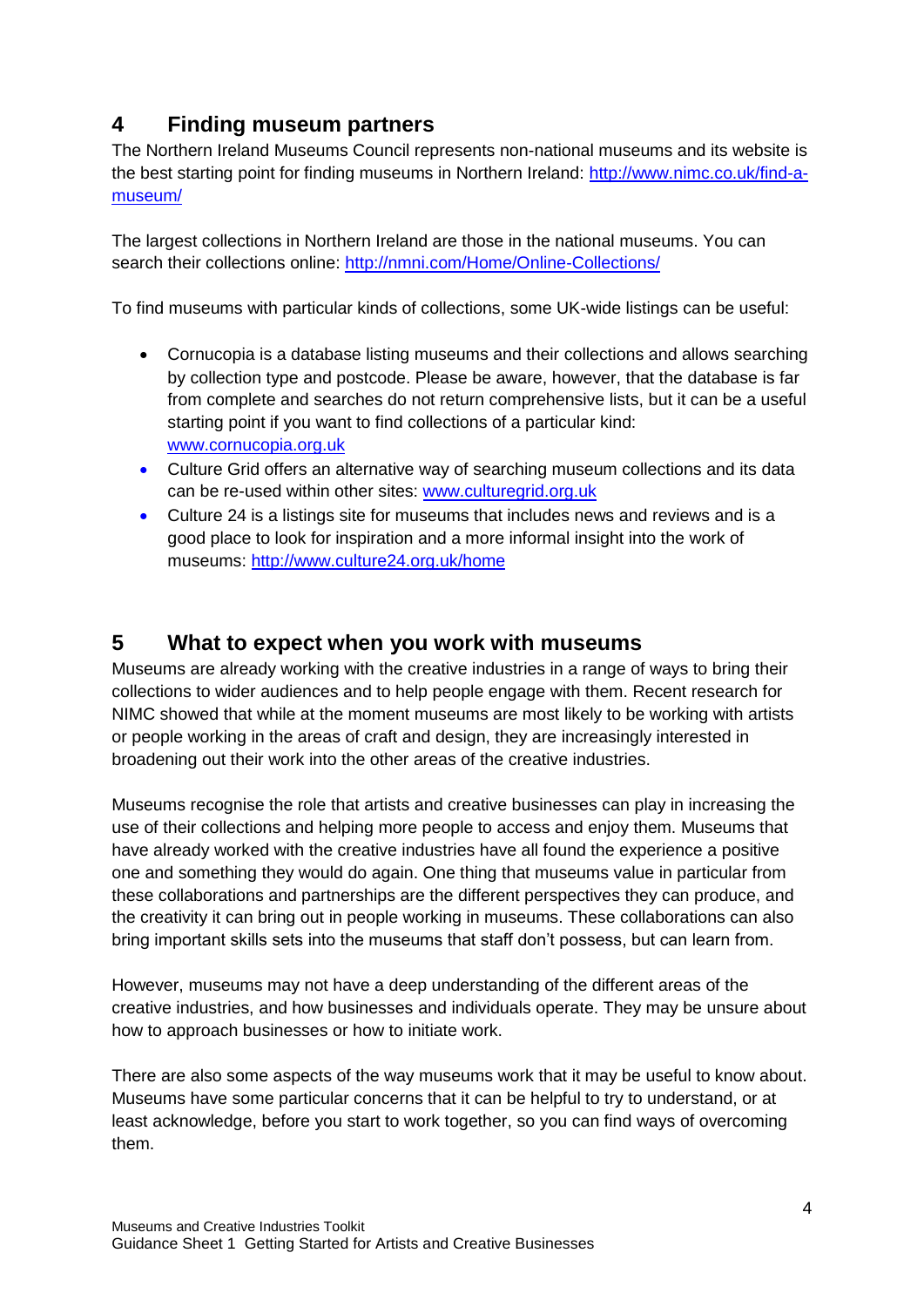**Caring for collections** Museums want to find new ways of engaging people with their collections and getting them better used; however, they need to balance this with their role of caring for the collections for future generations. Museums have to consider how artefacts might be damaged by any use, as well as the benefits that would come from enabling more people to enjoy them. This could lead to a mismatch between what artists or creative businesses might want to do with collections and what is possible. Some objects in museum collections are vulnerable to damage by light, from changes in temperature and humidity, from dirt and pollution, from insects and other pests, or from accidental damage from handling. Some collections are more fragile than others - textiles and works on paper can be especially problematic. Museum partners will need to think about the physical needs of collections and may need to involve a specialist in collections care (often called a conservator) in deciding how collections can be used safely.

**Accessibility of collections and buildings** Museum buildings and collections are a public resource and museums have a responsibility to ensure that as many people as possible have opportunity to enjoy them. This means that museums will welcome projects which increase the visibility of their collections, but it also means that they may be cautious about projects which would reduce public access to them for any length of time - for example if galleries need to be closed extensively for filming, or objects need to be taken off display for too long. However, in most museums only a small proportion of objects are on display at any one time, and many projects can use collections which would otherwise be in store.

**Public responsibility and ethics** Museums are public institutions and take the responsibilities that come with that seriously. Depending on their constitution, they may have to comply with charity law or the policies and procedures of central or local government. Their 'ethical' responsibilities mean that they have to place the public interest in museum collections ahead of all other interests. This does not mean that museums cannot engage in commercial ventures, but there may be some special considerations when they do so.

**Attitude to commercial activity** For the most part museums are not-for-profit organisations and the need for commercialism is an emerging one, whereas most of the creative industries are businesses that aim to generate income and profit. There is potential for tension and differing motivations here.

**Working practices and management** In many small museums, just one or two members of staff do everything: they care for collections, arrange displays, plan events, run the education and learning programme and manage marketing, the building and the museum shop. The advantage of this is that it is clear who to contact with ideas, and internal decisionmaking is relatively straightforward. In larger museums, different members of staff will be responsible for all these areas and your contact is likely to need to consult colleagues in other departments, so decision-making may be slower but the advantage is that larger museums have more capacity. Both small and large museums rely heavily on the work of volunteers, who can be extremely skilled and knowledgeable but often have no decisionmaking responsibility. Many local authority-run museums are relatively small and may have to refer some decisions to senior managers in the council. Independent museums are often very small and have limited budgets but typically have more freedom than government-run museums, although they may need to seek approval from their boards of trustees. All this